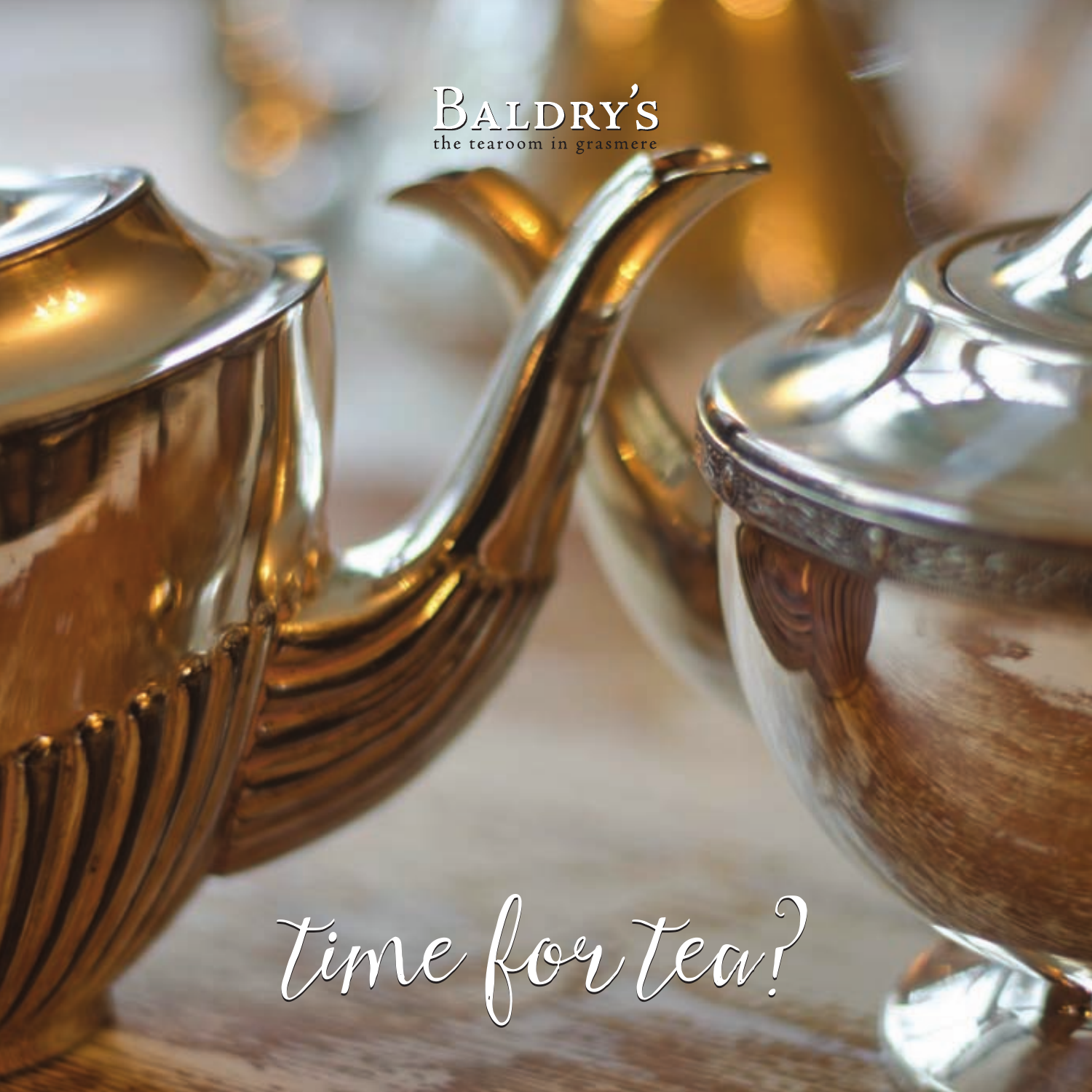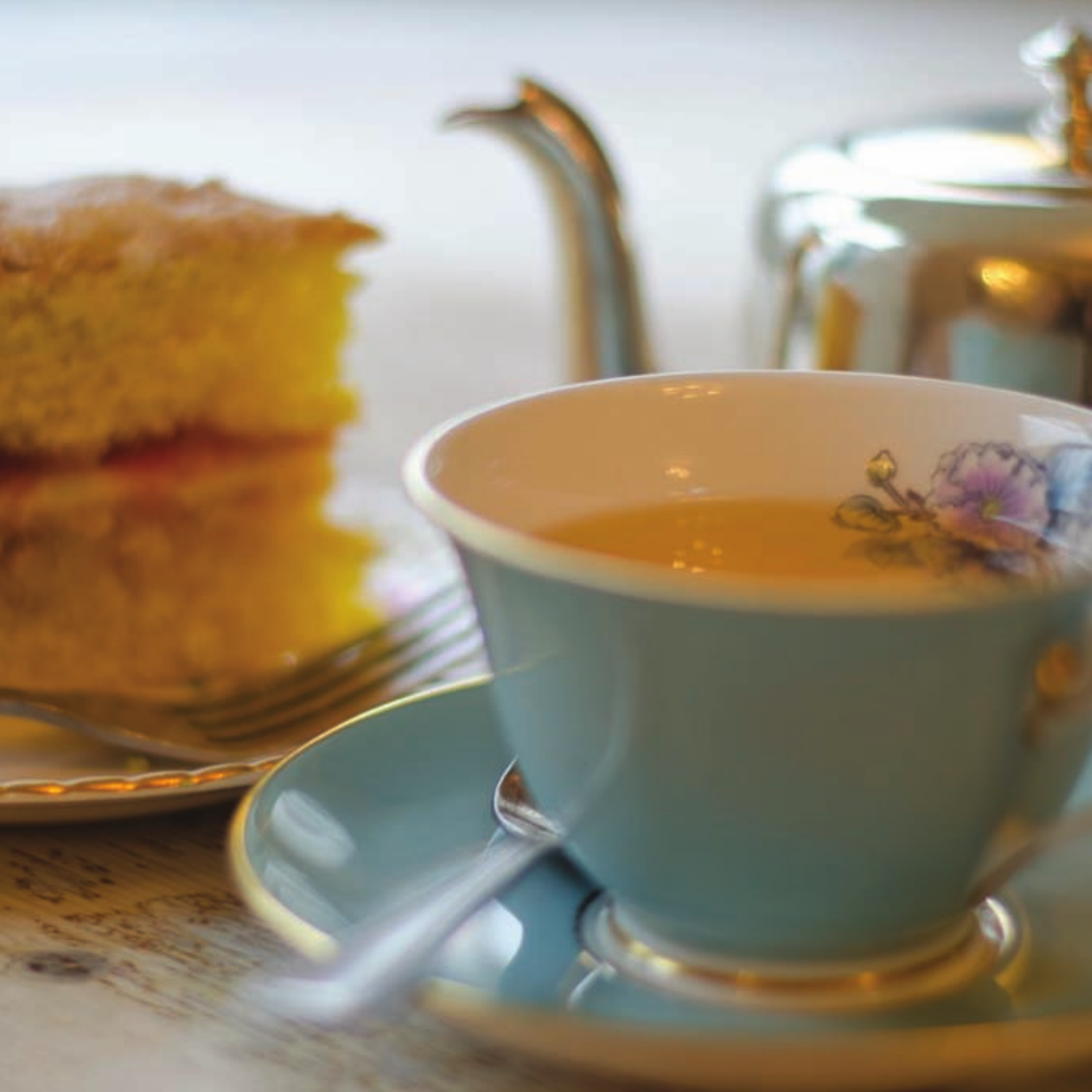

*Thank God for tea! What would the world do without tea? How did it exist? I am glad I was not born before tea.*  Sydney Smith: A memoir of the Rev. Sydney Smith

*A simple cup of tea is far from a simple matter.* Mary Lou Heiss, The Story of Tea: A Cultural History and Drinking Guide

> *While there is tea, there is hope.* Sir Arthur Wing Pinero

*I am in no way interested in immortality, but only in the taste of tea.* Lu T'ung

*If you are cold, tea will warm you. If you are too heated, it will cool you. If you are depressed, it will cheer you. If you are excited, it will calm you.*  William E. Gladstone, British Prime Minister

*Tea, though ridiculed by those who are naturally coarse in their nervous sensibilities, will always be the favorite beverage of the intellectual.*  Thomas de Quincey

*Never trust a man, who when left alone with a tea cosy, doesn't try it on.* Billy Connolly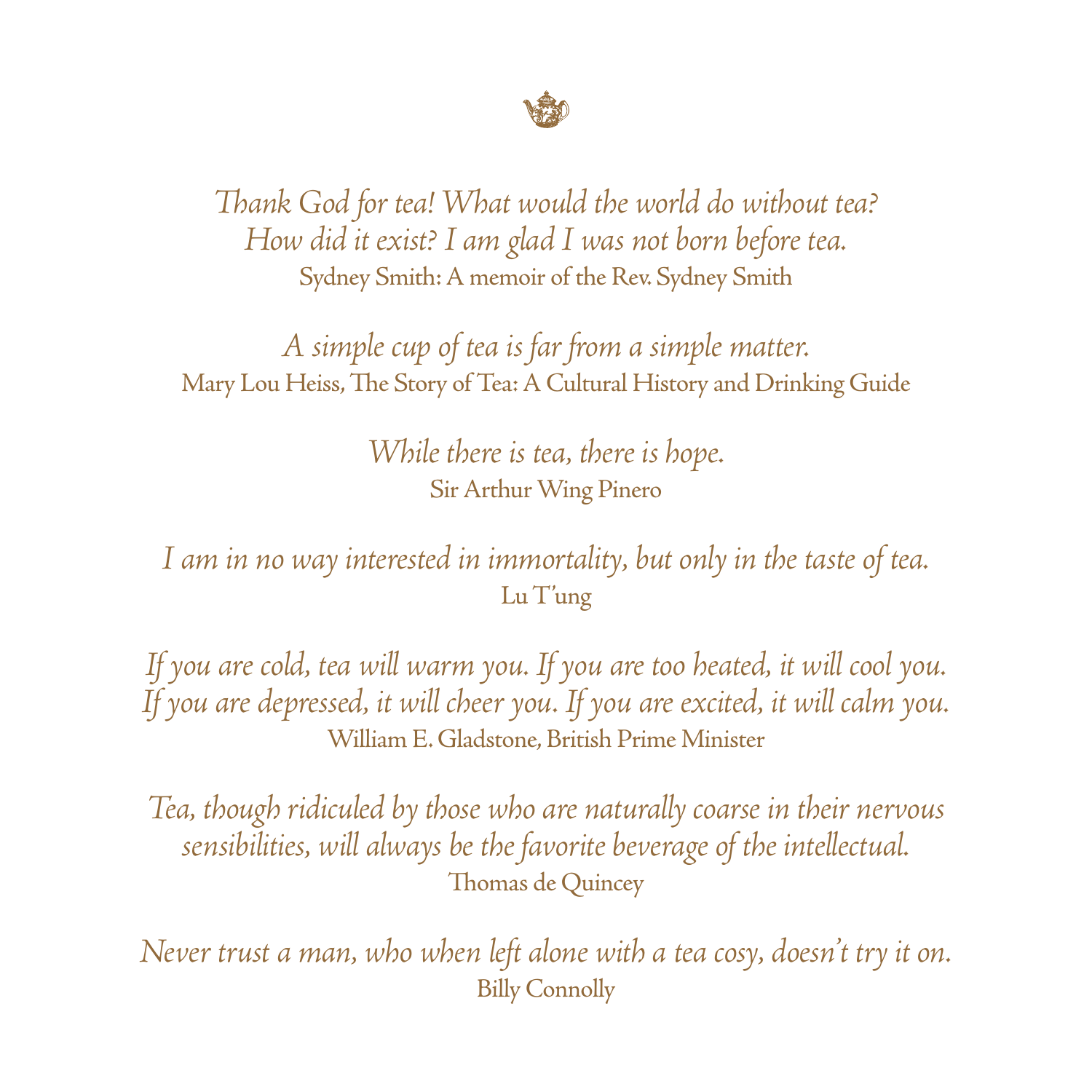Black Loose Leaf Teas

| Lakeland Special Tea $\sim$ A blend of quality leaf teas, selected to infuse perfectly with<br>the waters of the English Lake District.                                                                                                                                                                                                                                                                                                                                                                                   | £2.55 |
|---------------------------------------------------------------------------------------------------------------------------------------------------------------------------------------------------------------------------------------------------------------------------------------------------------------------------------------------------------------------------------------------------------------------------------------------------------------------------------------------------------------------------|-------|
| Earl Grey $\sim$ A Chinese tea, its distinctive flavour and aroma derive from the addition of oil<br>extracted from the rind of the fragrant citrus flower bergamot orange.                                                                                                                                                                                                                                                                                                                                               | £2.75 |
| $\bf \emph{Decaffeinated} \sim \emph{A}$ small leaf Ceylon tea with a beautiful rounded flavour, but without the<br>caffeine.                                                                                                                                                                                                                                                                                                                                                                                             | £3.25 |
| <b>Assam</b> $\sim$ Assam is well-loved as a delightful, astringent black tea. Our choice is from the<br>Corramore Estate, near Bhutan in the Darrang district of Assam in North East India. The leaves<br>are large, twisted, warm brown and flecked with gold tips.                                                                                                                                                                                                                                                     | £3.45 |
| <b>Blue Lady Tea</b> $\sim$ A mild black tea specially blended with petals of mallow and marigold<br>flowers, flavoured with grapefruit. This tea is light and smooth with a refreshing citrus flavour.<br>It can be served with milk and/or sugar, but goes particularly well with lemon.                                                                                                                                                                                                                                | £3.45 |
| $Ceylon \sim A$ sweet, very high-grade Ceylon tea with a chocolatey/caramel aftertaste. This tea<br>comes from the Pettiagalla estate, which means 'box-shaped rock'. A wonderfully light tea, giving a<br>bright, clean cup with a strong flavour.                                                                                                                                                                                                                                                                       | £3.45 |
| <b>Darjeeling</b> $\sim$ Picked as a first flush from the prized Thurbo region in the foothill of the<br>Himalayas, we've opted for exceptional quality from a tea garden in the Mirik Valley. Fresh, flowery,<br>light and intensely aromatic this Darjeeling is rightly regarded as the Beaujolais Nouveau of the<br>black tea world.                                                                                                                                                                                   | £3.55 |
| <b>Lapsang Souchong</b> $\sim$ A smooth, large-leaf smoky classic, cured above cedarwood fires.<br>A speciality tea of the Fujian province, the term 'Souchong' means 'sub-variety' and refers to the specific<br>tea bush grown in the Wuyi Mountains. The leaves are withered over fires and then pressed in wooden<br>barrels. They are then cut and rolled and hung to dry over smoking cedarwood fires again. Very black<br>leaves produce an amazing dark red liquor with the unmistakable smoky aroma and flavour. | £3.45 |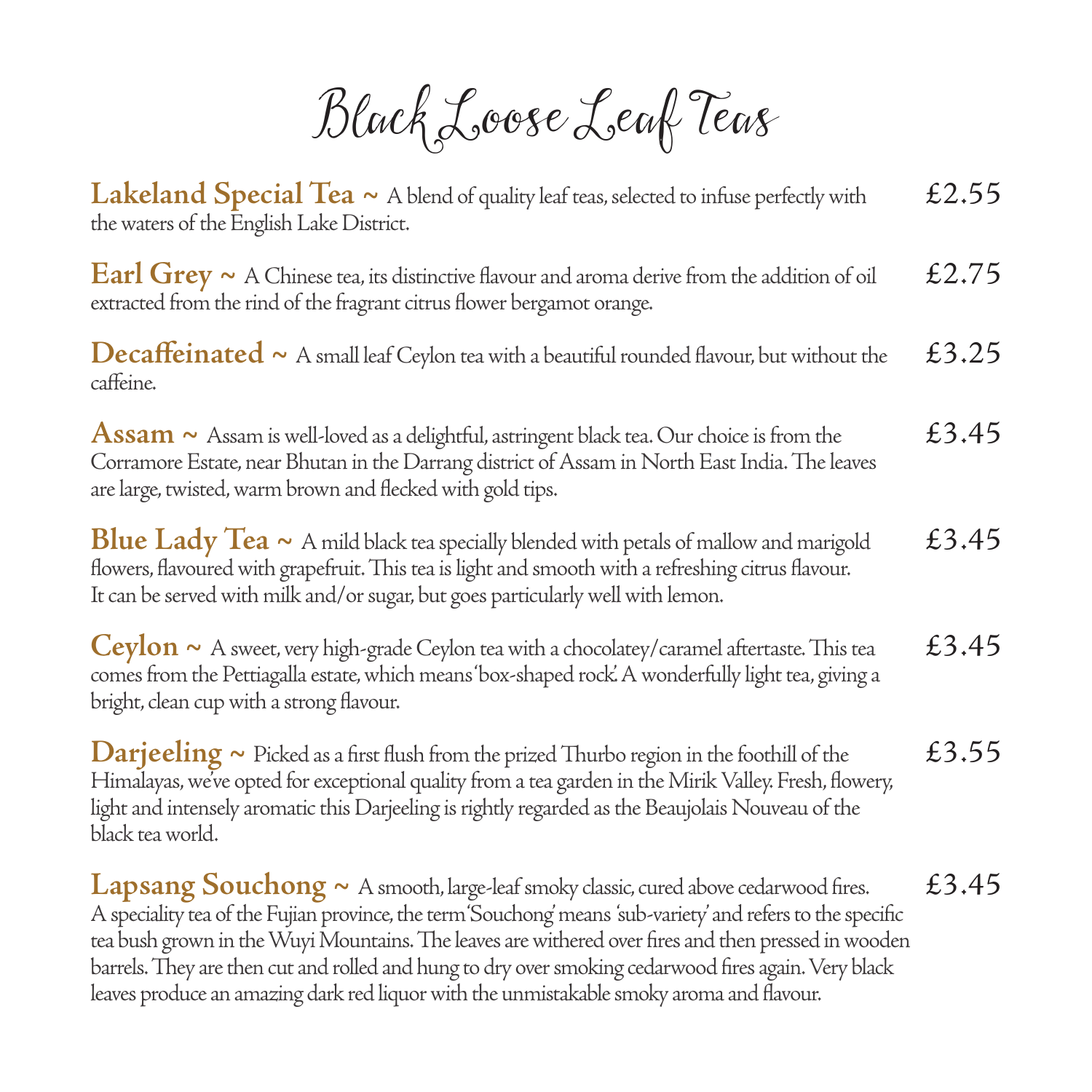Green Loose Leaf Teas

Green Gunpowder ~ Green tea rolled into tiny balls to retain flavour and aroma, which explode when infused in hot water. A powerful and refreshing drink. £3.45

**Jasmine Phoenix Dragon Pearls** ~ Poetic in form and fragrance, these stunning pearls produce the most memorable jasmine tea you'll ever taste. Each one is hand-made by rolling green tea into pearls then wrapping each pearl into paper to help maintain the shape. After unwrapping and drying, the tea is set aside until summer when the jasmine comes into season and it is scented five times with fresh, aromatic jasmine flowers. When infused, the pearls unravel and release a beautifully sweet jasmine aroma. Beyond its sensual qualities, green tea is a well-known source of antioxidants. This is a rich jasmine infused green tea with a well rounded velvety texture. £4.15

**Cherry Green Tea ~** A flavourful green tea based on a Chinese green gunpowder. Scented with cherry this tea has a lovely taste and when brewed to make iced tea in summer, is very refreshing. £3.65

**Lung Ching Dragonwell ~** Complex and multi-layered with an irresistible combination of warm hazelnut and intense spring-freshness. Yanghai tea garden, nestled in the mountains near the ancient Song Dynasty capital of Hangzhou, won our ultimate approval with the concentration of flavour in its plump buds and leaves. It tastes lively with high definition in which grassy freshness is underscored by subtle liquorice root complexity. A lovely large shiny loose leaf tea with a fine bright yellow green liquor, soft aroma and rich taste.

£3.75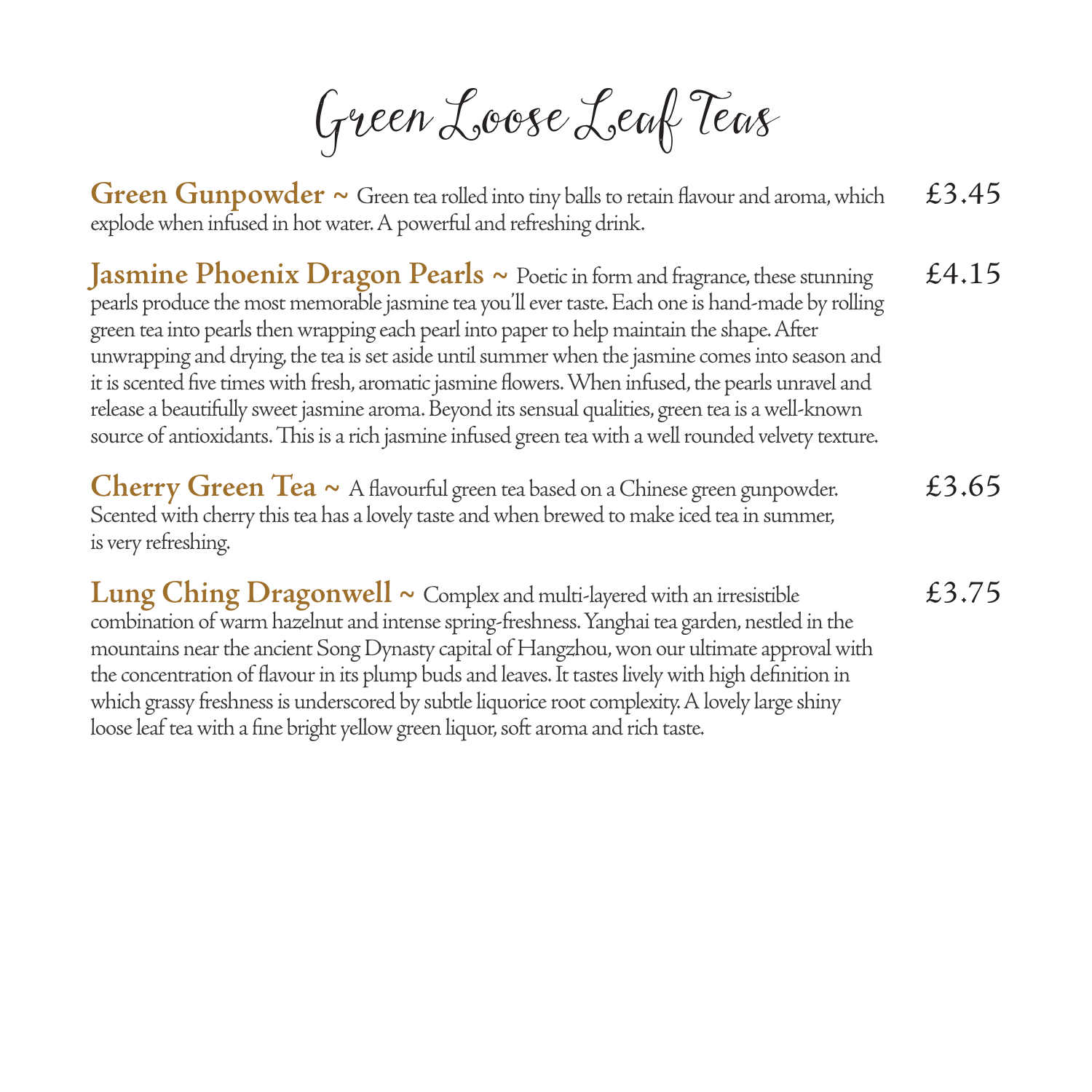

White Loose Leaf Teas

Silver Needles ~ Picked at the end of April this long, soft and downy Silver Needle is comprised of the first spring buds of the Da-Bai tea plant. It comes from Fuding, a serene region with icy waterfalls and crystal clear lakes. The peaceful setting is reflected in the flavour - soft and mellow, with the freshness of honeydew melon and the soothing sweetness of ripe cantaloupe. It's light; delicate quenching flavours are underpinned by cucumber and melon which add to its freshness. Yet this tea is surprisingly full in texture and satisfyingly velvety in its finish.

White Ginger Pear ~ Pai Mu Tan white tea with sweet pear and the zing of ginger.

£4.15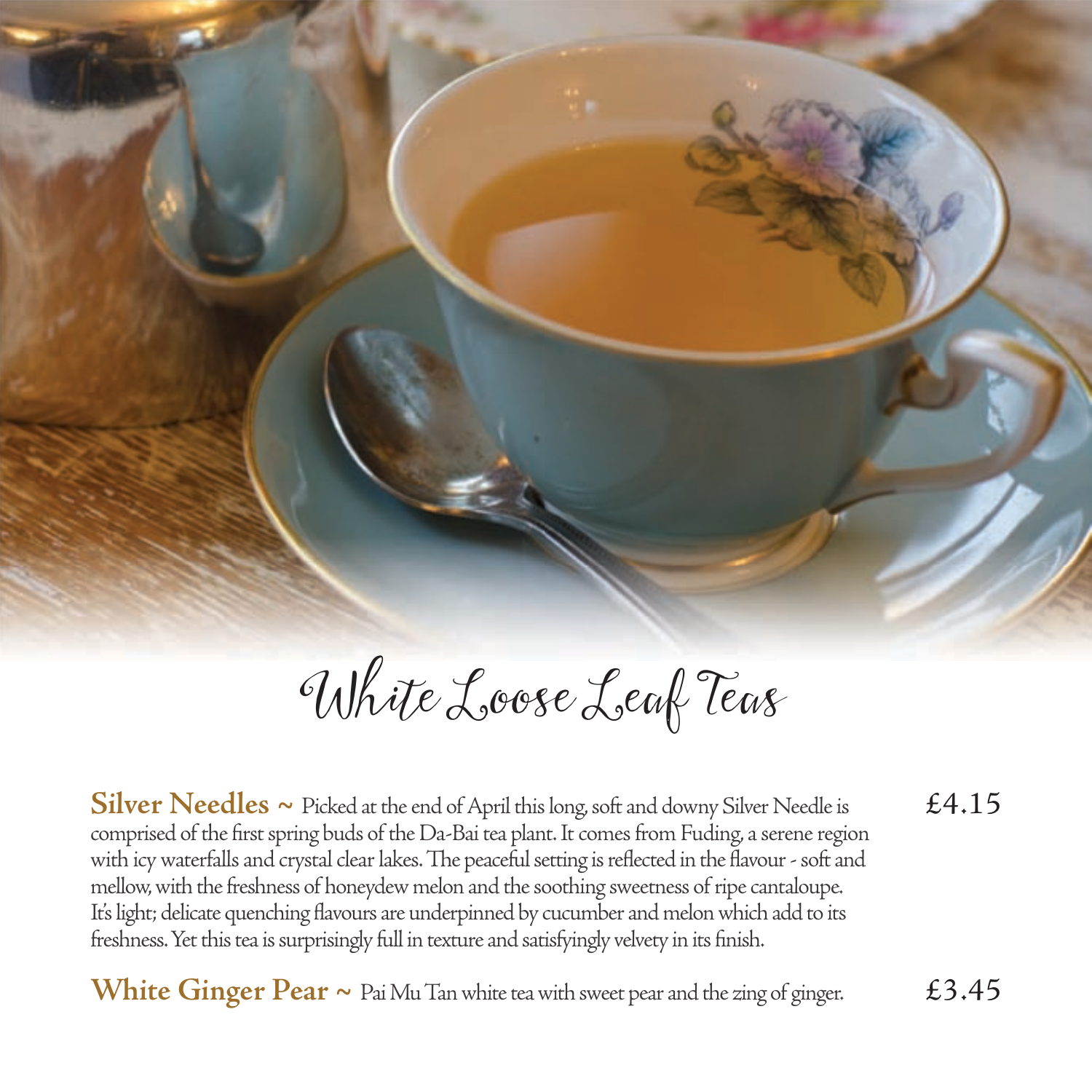Herbal Loose Leaf Teas

| <b>Blood Orange</b> $\sim$ Sweet and tangy flavours from an array of dried fruits, including hibiscus<br>petals, rosehip peel, apple & orange.                                                                                                                                                                            | £3.45 |
|---------------------------------------------------------------------------------------------------------------------------------------------------------------------------------------------------------------------------------------------------------------------------------------------------------------------------|-------|
| <b>Peppermint</b> $\sim A$ perfect drink to aid digestion, this is a refreshing drink that has provided<br>health benefits to us for thousands of years. We only use whole peppermint leaves so that you have the<br>very best grade of infusion.                                                                         | £3.45 |
| <b>Lemon &amp; Ginger <math>\sim</math></b> 'Citrusy' herbs, blended with an enlivening tingle of ginger.                                                                                                                                                                                                                 | £3.45 |
| <b>Strawberry &amp; Kiwi</b> $\sim$ A fruit tea blend, which has a delicious strawberry body with an<br>added kiwi zing.                                                                                                                                                                                                  | £3.45 |
| <b>Raspberry &amp; Goji Berry</b> $\sim$ A taste of succulent raspberries, with the beneficial<br>properties of goji berries.                                                                                                                                                                                             | £3.45 |
| <b>Rooibos</b> $\sim$ Our high grade Rooibos is an ideal after dinner drink. This South African tea has a<br>soft, gently tangy flavour that combines dry straw with a hint of bitter Seville orange.                                                                                                                     | £3.65 |
| <b>Lemon Verbena</b> $\sim$ Produced from Verbena leaves, this popular herbal tea has a light buttery<br>taste, complimented by a subtle lemon scenting. It tastes fresh and vivid with mint-like freshness and<br>pressed lemon zest pungency.                                                                           | £3.85 |
| $\text{Rosebuds}\sim\text{Small}$ but perfectly formed, these intensely fragrant and beautiful rosebuds release<br>an almosteuphoric aroma and flavour. Our whole rosebuds are handpicked in the gardens of<br>Morocco. Light, graceful and soothing notes of sweet-edged rose within a refreshingly light, leafy liquor. | £3.95 |
| Chamomile Flowers ~ Soothing blend of blossoms with a zest of citrus. Comprising<br>whole camomile flower-heads, this herbal drink produces a bright, aromatic and soothing tea                                                                                                                                           | £3.45 |
| Liquorice $\&$ Aniseed $\sim$ A syrupy sweet herbal tea with an unbelievable aroma, which<br>contains aniseed, liquorice root, star anise and blue mallow flowers.                                                                                                                                                        | £3.45 |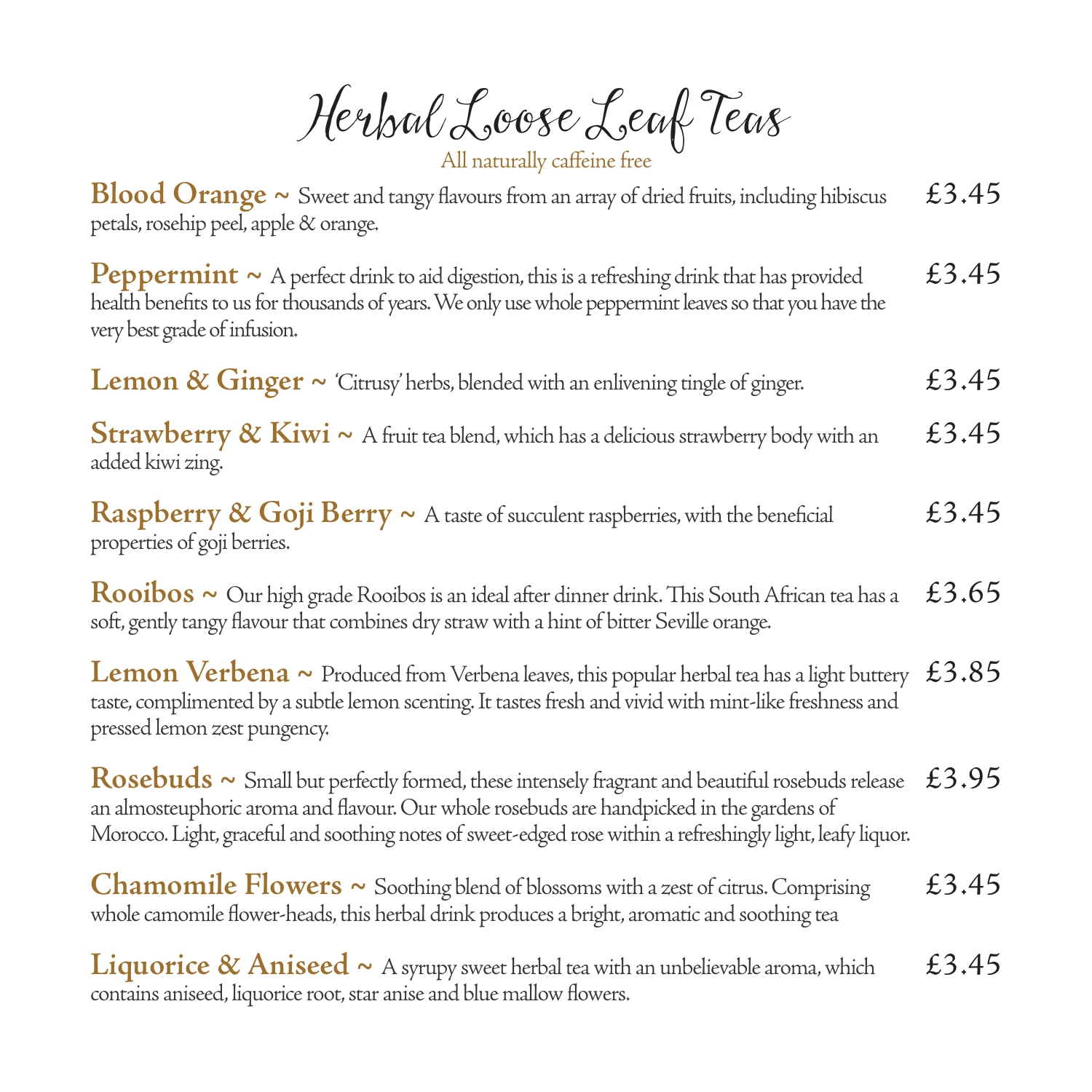

*There is no trouble so great or grave that cannot be much diminished by a nice cup of tea.* Bernard-Paul Heroux, Basque philosopher

*Wouldn't it be dreadful to live in a country where they didn't have tea?*  Noël Coward

*Coffee and chocolate are certainly wonderful, but they must forever carry tea's silken train, ever the bridesmaids and never the bride.* Paul F. Kortepeter, Tea with Victoria Rose

*You'll never find a cup of tea big enough or a book long enough to suit me.*  C.S. Lewis

*We had a kettle; we let it leak: Our not repairing made it worse. We haven't had any tea for a week. The bottom is out of the Universe.* Rudyard Kipling

> *Make tea, not war.*  Monty Python

*Cup of Tea Father? Aw go on! Go on, go on, go on, go on, go on .......*  Mrs Doyle: Father Ted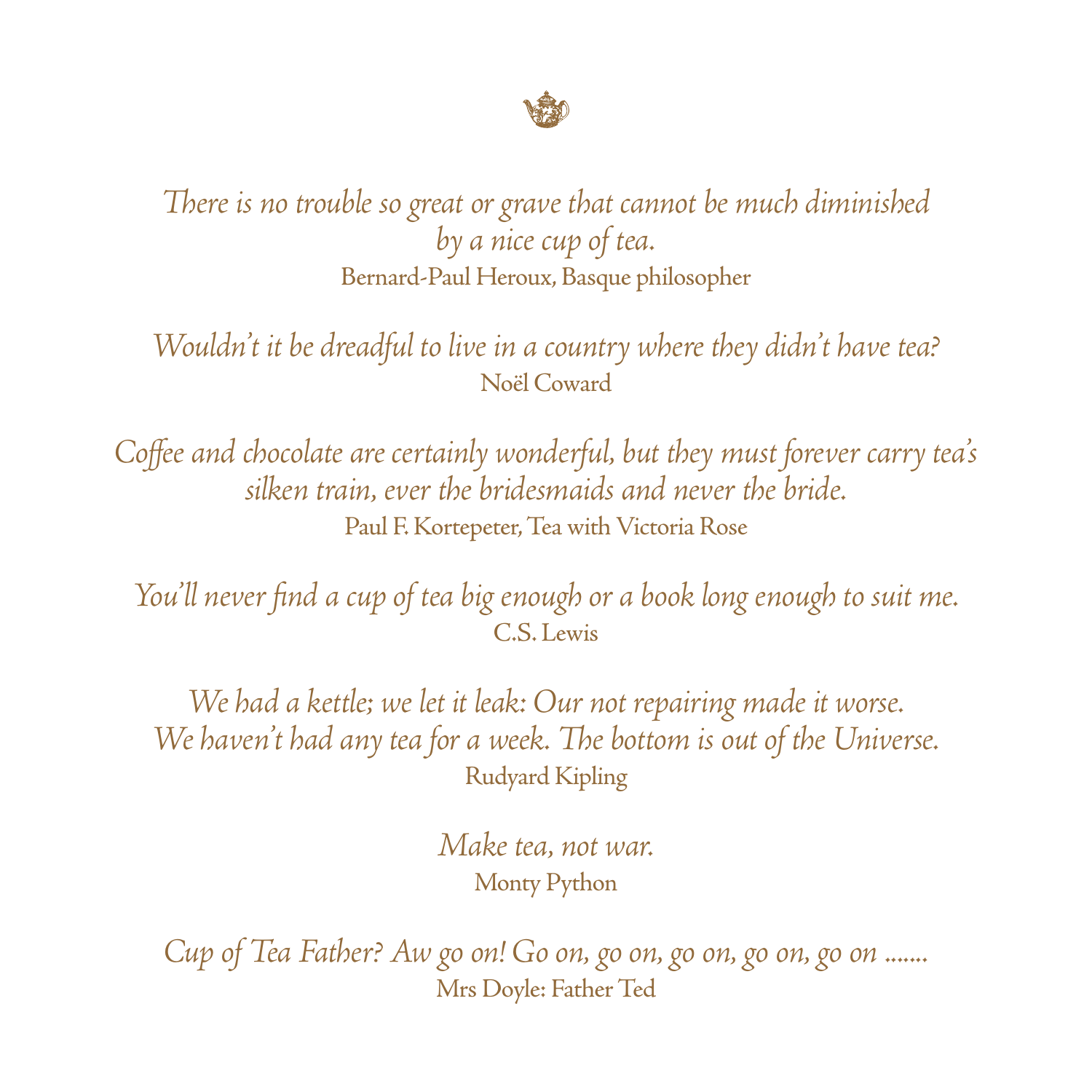